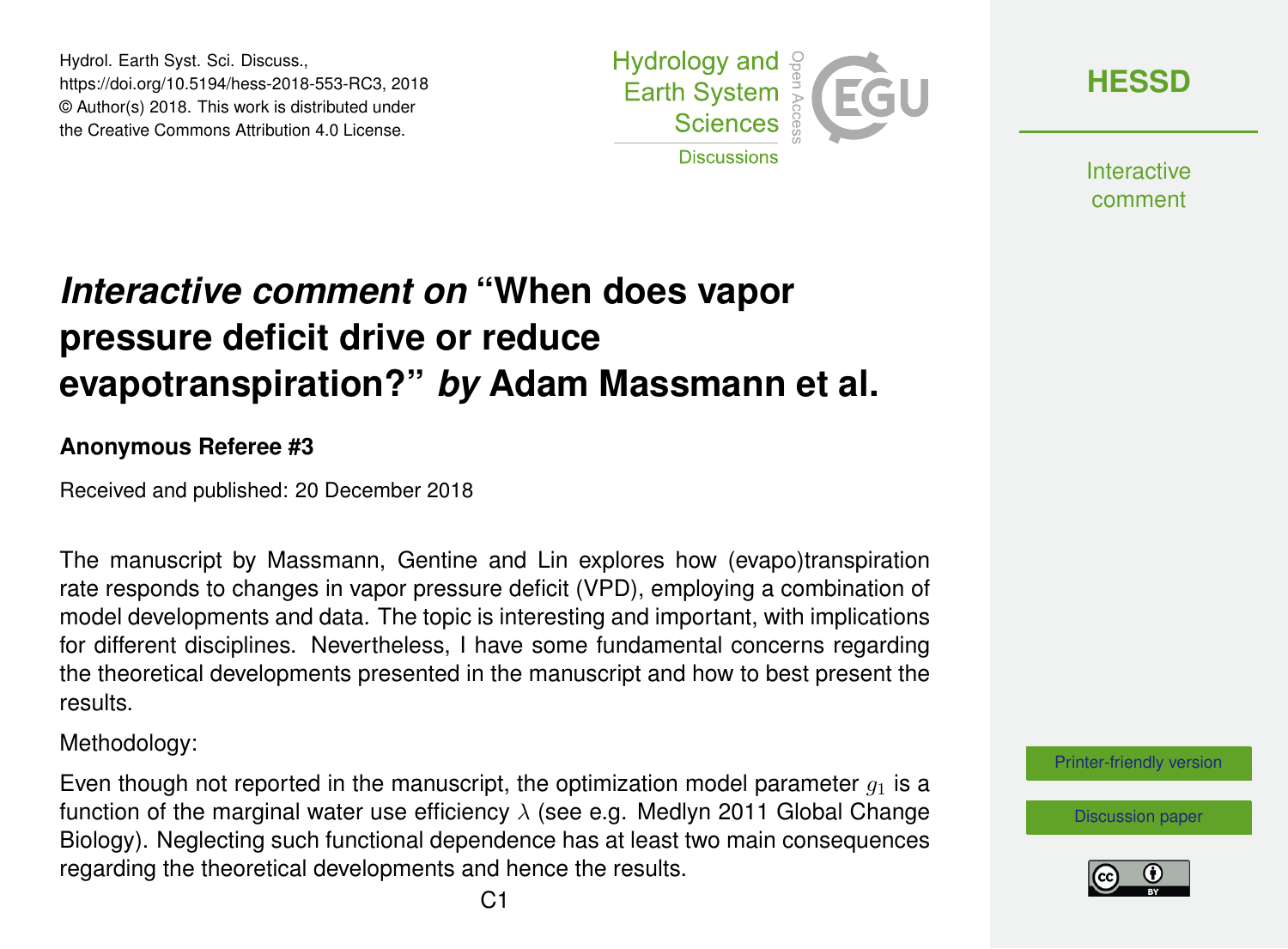1) The authors justify neglecting the role of soil moisture by stating that uWUE has been shown to be relatively constant. I disagree with this conclusion.  $\lambda$  is known to be changing with soil water availability (Manzoni et al 2011 Functional Ecology; Zhou et al 2014 Agricultural and Forest Meteorology). As such, I consider the results discussed in the manuscript problematic, not only at extremely low soil water contents, also in the light of complex (and differing) distributions of soil moisture in the different PFTs (at least two sites exhibit a bimodal distribution; Figure 7). I thus wonder if it would be more robust to consider the soil moisture variability in the theoretical development, albeit in a simplified manner. This would greatly enhance the impact of this work and usability of the theoretical developments, because there are no doubts that soil water availability affects ET rate and, as such, may mediate its response to VPD. Furthermore, it may even reduce the 'uncertainty'  $\sigma$ , by actually accounting for the mechanisms at play. A simpler (but less powerful) approach would be to restrict all (or most of) the analyses and discussions to well-watered conditions, but this would result in number of observations being reduced and changing significantly from ecosystem to ecosystem.

2) It is assumed that the uncertainty parameter  $\sigma$  modulates uWUE, but not  $q_1$  (or any other parameter). I understand the idea of focusing the uncertainty analysis on the most uncertain parameter, but, given the strong relation between uWUE and  $q_1$ , I question this approach. Moreover, given that both uWUE and  $q_1$  are affected by soil water availability, considering the uncertainty of one of the two only, is problematic. This undermines the conclusion that any systematic bias stemming from neglecting the effects of the soil water content should be 'absorbed' by  $\sigma$  and, implicitly, that the proposed method does not work only in the cases where a relation between  $\sigma$  and soil water content emerges.

More in general, the method section would benefit from a number of clarifications.

- Several of the symbols are not defined at their first appearance and/or do not appear in the table (e.g.,  $R_{net}$ ,  $q_0$ ); some symbols have two meanings (e.g., T, which is used both as temperature and transpiration rate); and some others have the same meaning

### **[HESSD](https://www.hydrol-earth-syst-sci-discuss.net/)**

**Interactive** comment

[Printer-friendly version](https://www.hydrol-earth-syst-sci-discuss.net/hess-2018-553/hess-2018-553-RC3-print.pdf)

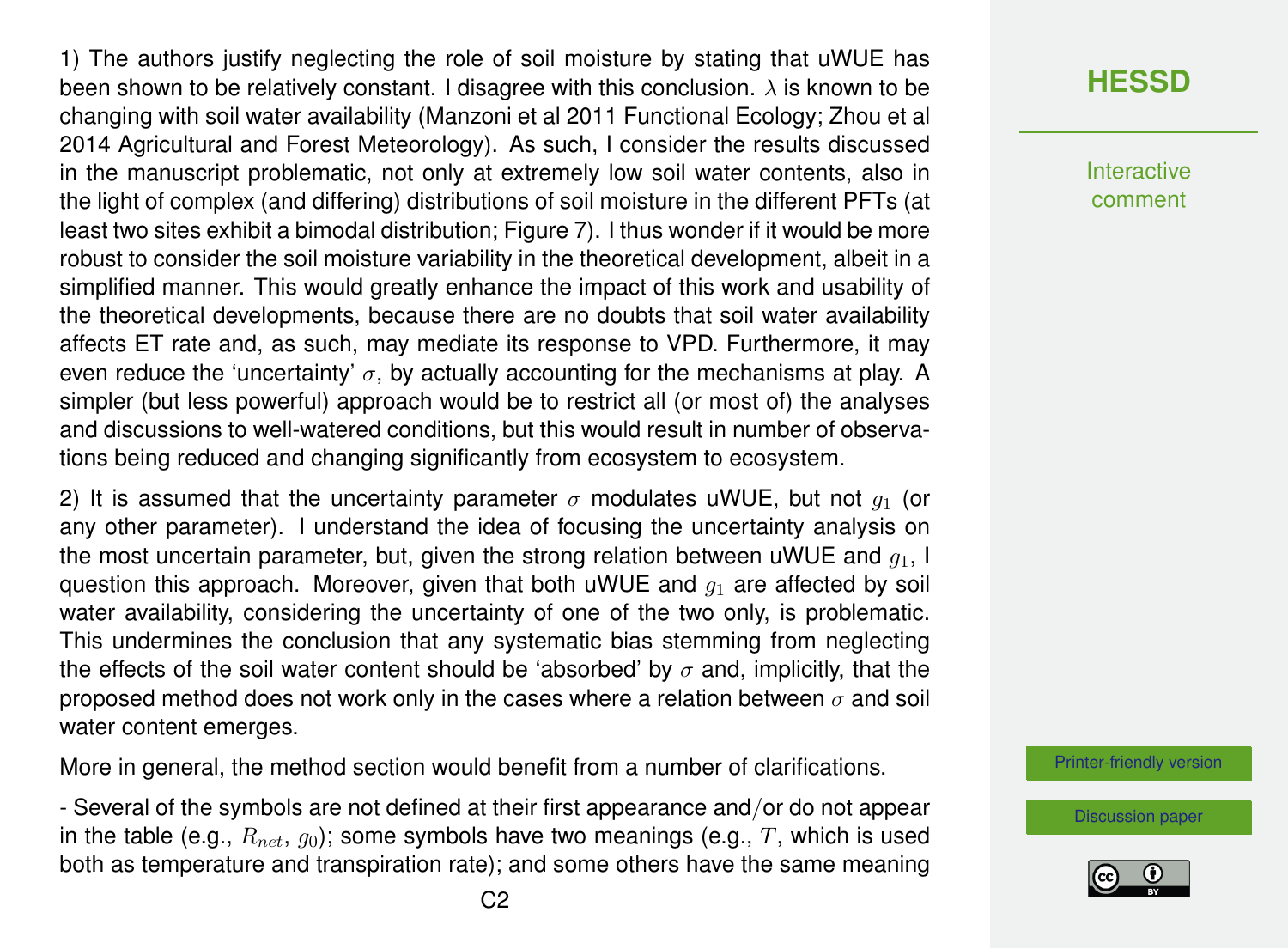despite being different (e.g.,  $R_{air}$  and R). Particular care should be posed in defining  $\lambda$ , because this symbol has been used to denote both  $\frac{\partial E}{\partial A}$  and  $\frac{\partial A}{\partial E}$ , depending on the publication.

- As noted above, the dependence of  $q_1$  on  $\lambda$  should be clarified, or else a reader not familiar with Medlyn et al (2011) work is left wondering what the relation between  $q_1$ and uWUE is (in its present form, the manuscript just hints at a possible relation – P7, L7; but the relation is strong, as both are functions of  $\lambda$  and Γ).

- It remained unclear to me why the authors chose to present also the leaf level stomatal conductance, when, in the end, they then use a canopy scale stomatal conductance. The latter is derived from the leaf level stomatal conductance, but such derivation has been published elsewhere.

- A range of observed  $q_a$  are considered (e.g., in Fig. 4). I think it is worth mentioning how the aerodynamic conductance was determined. This affects the validity of the conclusion that wind conditions play a secondary role (P14, L20).

- The FluxNet data are used to determine all the terms in Eq. 7, directly or via fitting, as stated on P7; L13. Later on, apparently the same data are used to determine  $\sigma(Eq.9)$ . I think it would be best to clarify how these two uses of data 'co-exist'. I suppose uWUE is first determined, assuming  $\sigma = 1$ ; and then, for the obtained uWUE,  $\sigma$  is determined.

Presentation of results:

The authors discuss in detail the sign and value of  $\frac{\partial ET}{\partial VPD}.$  This makes sense, given the aim of the work, but I think that the distinction in scaling term and sign term is more confusing than clarifying: the 'sign' term affects also the magnitude of  $\frac{\partial ET}{\partial VPD}$ . I wonder if it would be cleaner to really focus on the sign of the derivative (i.e., Eq. 13 and the bottom part of Figure 3) and then discuss the overall magnitude of the derivative, without distinguishing between the two terms. This would also reduce the number and complexity of figures. Alternatively, the authors could try to interpret the terms in  $\frac{\partial ET}{\partial VPD}$ 

**[HESSD](https://www.hydrol-earth-syst-sci-discuss.net/)**

**Interactive** comment

[Printer-friendly version](https://www.hydrol-earth-syst-sci-discuss.net/hess-2018-553/hess-2018-553-RC3-print.pdf)

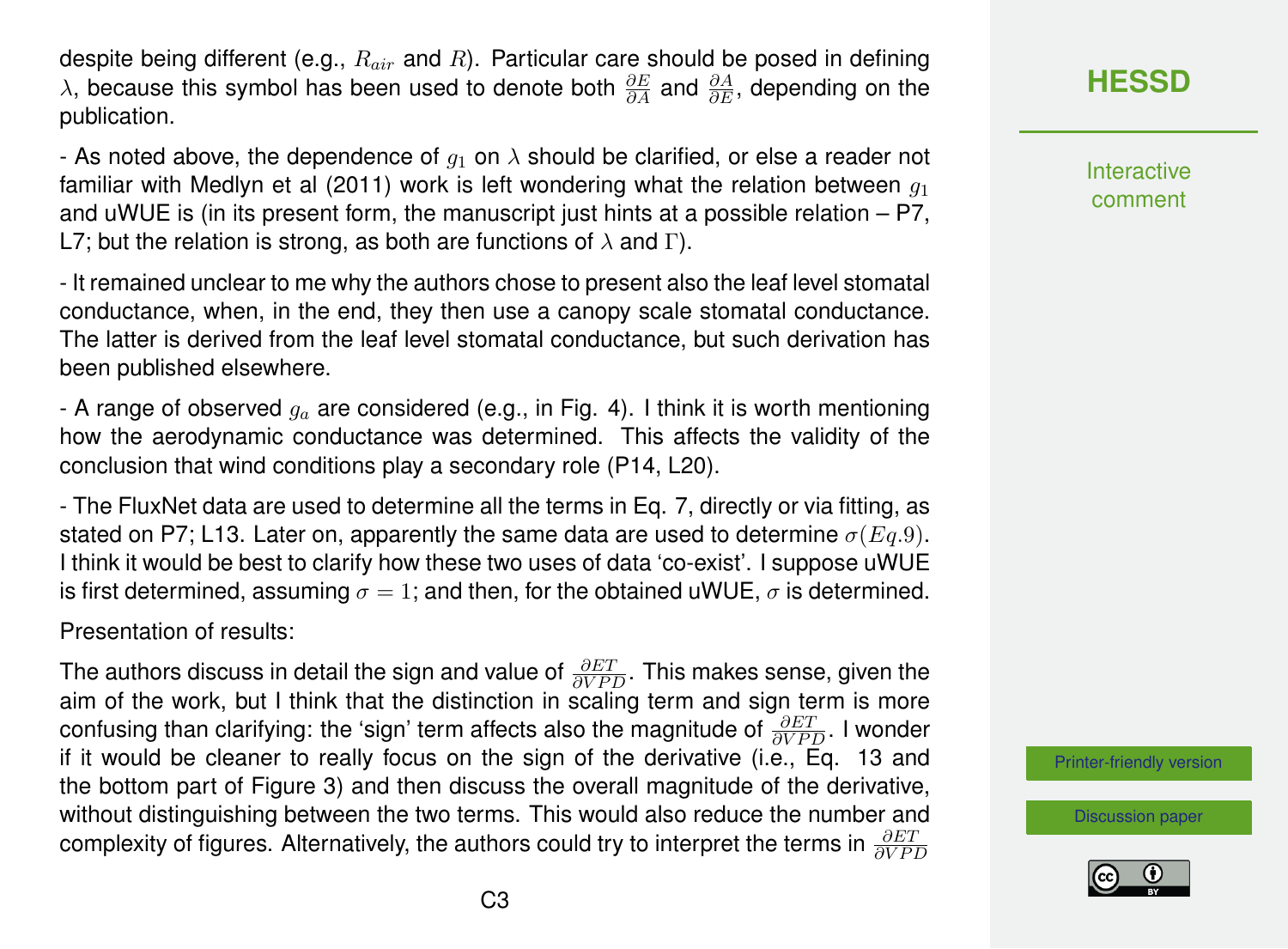as largely 'plant driven' and 'environment driven'. This however poses the question of to which extent  $g_a$  is determined by the environmental conditions (chiefly wind speed) vs. plant/canopy features (chiefly, canopy height).

More in general, the results presented in this manuscript are many and it is not easy to see the logical connection among the different aspects discussed. The take home messages would emerge more clearly, should the presentation of results be streamlined. Thus, steps should be taken to simplify the presentation of results. For example, Table 4 presents the 'bulk statistics' of the observed  $\frac{\partial ET}{\partial VPD}$  and their match with the theory and then Figure 5 somehow re-iterate the conclusion, but now breaking down the data. Also, Section 3.7 comes a bit as a surprise and, in a certain way, it would fit better in the Methods.

Finally, some of the conclusions are not fully and quantitatively supported. Examples are P16, L20 where reference is made to 'a bit more variability' (no quantification of 'a bit'), or the use of the expression 'leading order behavior'.

#### Minor comments

Introduction: The introduction would benefit from a more thorough review of what is known about transpiration response to VPD. Examples are Oren et al 1999 (Plant Cell and Environment) and, more recently and based on FluxNet data, Novick et al. 2016 (Nature Climate Change), also discussing the effects of soil water content. Furthermore, the discussion on plant strategies reported here feels a bit oversimplified. While clearly it is beyond the scope of this work to discuss plant-plant interactions and competition for water or other strategies like CAM photosynthesis, the current text implicitly suggests these other factors do not exist. For example, the 'ultimate' adaptation to exploit times of low VPD is CAM photosynthesis, where stomata are (mostly) opened during the night. Also, lack of soil moisture conservation not being a sensible strategy is most likely correct when considering a uniform stand (or isolated vegetation), but competition for resources may affect what a sensible strategy is. In this respect, **[HESSD](https://www.hydrol-earth-syst-sci-discuss.net/)**

Interactive comment

[Printer-friendly version](https://www.hydrol-earth-syst-sci-discuss.net/hess-2018-553/hess-2018-553-RC3-print.pdf)